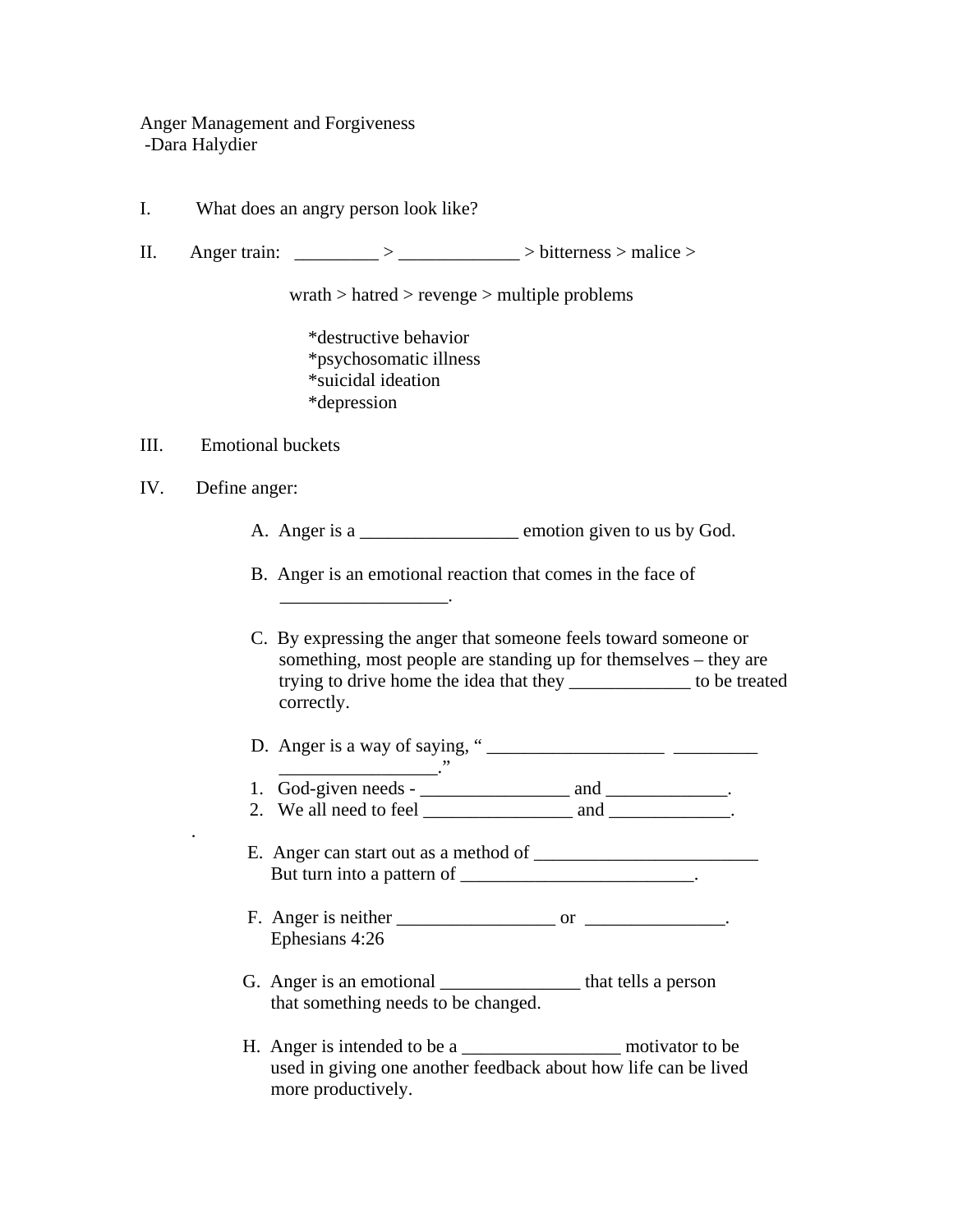| <b>Aggressive Anger</b>                                     | Assertive anger                                            |  |
|-------------------------------------------------------------|------------------------------------------------------------|--|
| Seeks to punish person                                      | Seeks to help person who does wrong                        |  |
| Does not care about the<br>other person's point of<br>view. | Tries to be understanding                                  |  |
| Is stubborn, immovable,<br>and demanding.                   | Is flexible and willing to seek<br>alternatives.           |  |
| Is condemning and judgmental.                               | Recognizes we all have faults.                             |  |
| Has high expectations of<br>everyone.                       | Knows even the finest people.<br>Sometimes makes mistakes. |  |
| Cares about what happens to<br>oneself.                     | Cares about the welfare of others.                         |  |
| Holds grudges.                                              | Knows the value of forgiving.                              |  |
| Does not notice one's own<br>areas of weaknesses.           | Recognizes that one can always<br>Improve.                 |  |

V. Right role of emotions

| Truth:    |  |  |
|-----------|--|--|
| Faith:    |  |  |
| Works:    |  |  |
| Feelings: |  |  |

## VI. Steps to anger control

- A. Acknowledge it
- B. Grieve the hurt
- C. Give it to God
- D. Release the person

## VII. Reactions to anger

- A. Repress it
- B. Express it
- C. Release it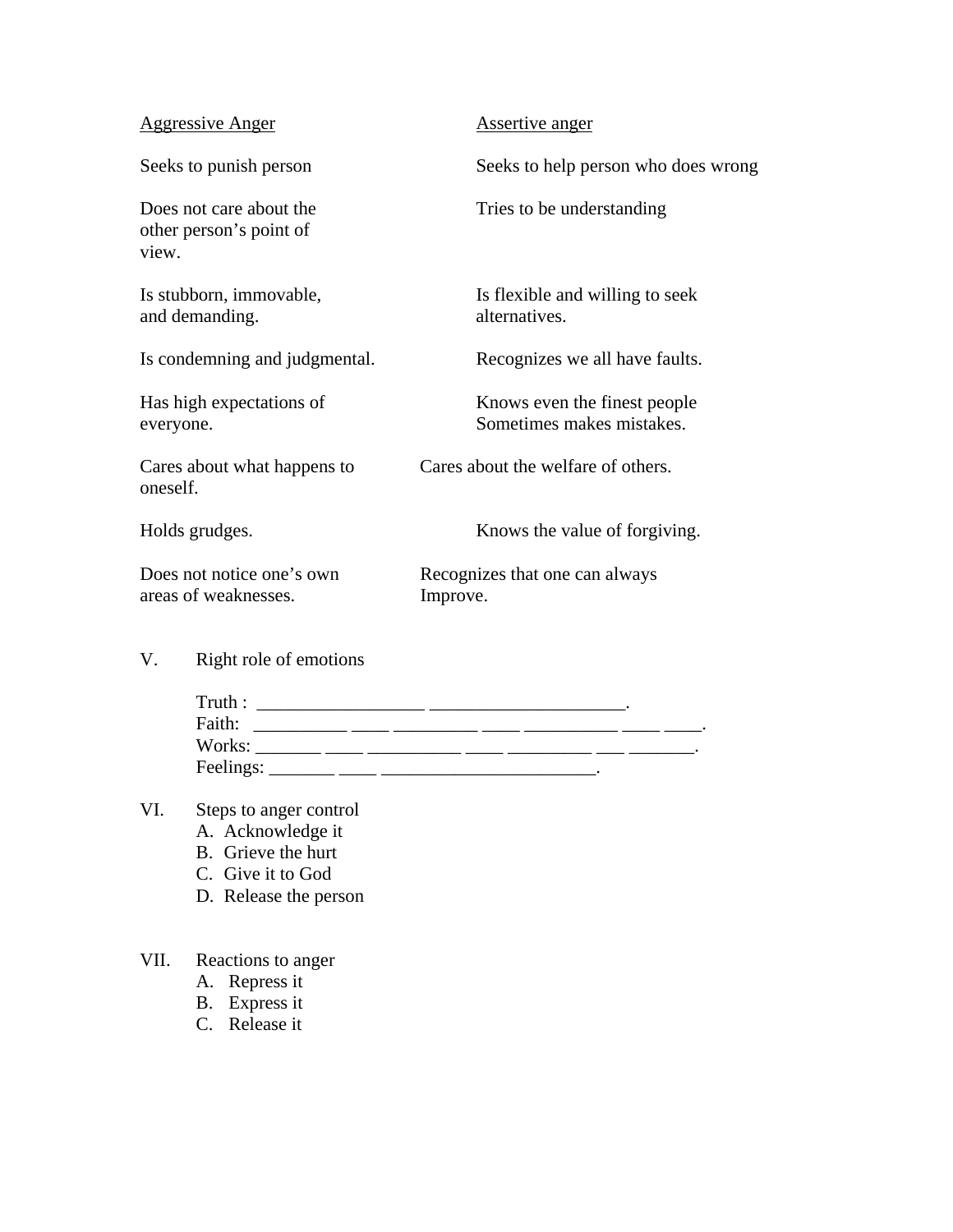Before you communicate:

- 1. Do not attempt to establish your own superiority
- 2. Make sure anger is constructive
- 3. Be aware of responsiveness of recipient
- 4. Consider feelings and circumstances of recipient (timing is everything)!

As you communicate:

- 1. Discriminate essential from non-essential problems.
- 2. Confront problems as soon as possible.
- 3. Stick to the subject.
- 4. Be honest about your feelings (I statements).
- 5. Avoid terms of exaggeration.
- 6. Refrain from character assassination.
- 7. Listen to understand
- 8. Give self a time limit.
- 9. Don't ask loaded questions.
- 10. Keep positive attitude.
- 11. Be tactful about when and where
- 12. Remember that winning is not the goal.

Forgiveness is not about not having negative emotions about someone, or about having good feelings about someone, but rather releasing them from obligation for a debt. This brings peace – then it is a choice to move forward with the relationship with no regard to the past hurt. This does not mean no boundaries. It does mean healthy, honest communication.

Forgiveness is the willingness to let go of or \_\_\_\_\_\_\_\_\_\_\_\_\_\_\_\_\_\_\_ forms of anger, choosing instead to turn over the ultimate resolution of the wrong to God.

Forgiveness is the act of setting someone from an  $\Box$ you that is a result of wrong doing against you.

 $Injury > debt > cancellation of debt$ 

Reasons people won't forgive:

- 1. "I'd just be sending the message that he/she can do wrong and get away with it."
- 2. "This would mean I've got to bury my anger."
- 3. If I forgive it means the other person wins and I lose."
- 4. "I guess I'll just have to put a smile on my face and say everything's all right."
- 5. "I feel that I'm being required to go soft on something that's severely wrong."
- 6. "One more time I've got to play the good-guy role while the bad guys just skip on their way."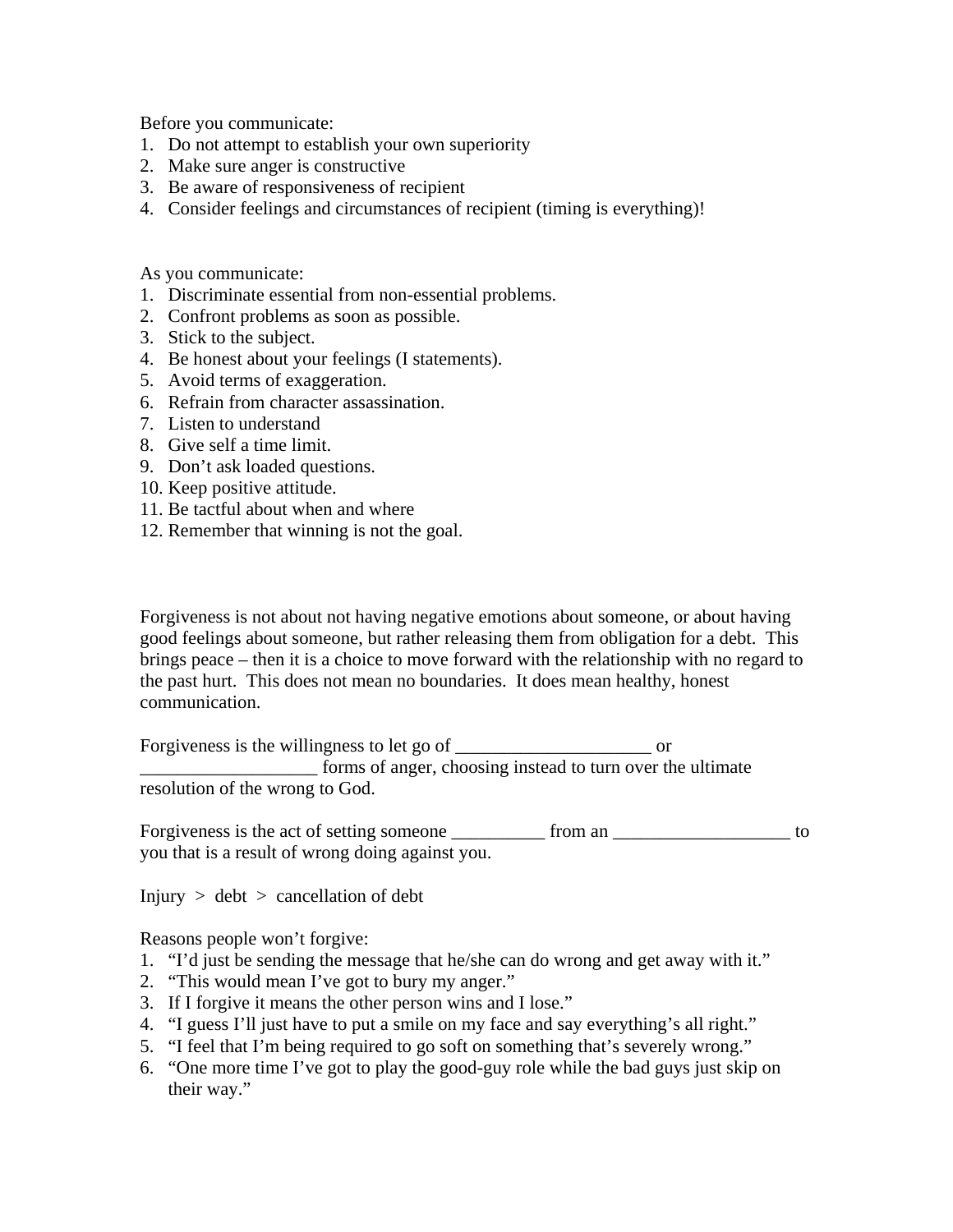Forgiveness does not mean:

- 1. Letting go of healthy forms of anger.
- 2. Allowing others to continue to disrespect your needs and boundaries.
- 3. Lying down and becoming a human doormat.
- 4. Telling the wrongdoer that the pst is no longer significant and everything's fine now.
- 5. Agreeing to become best buddies with the wrongdoer.
- 6. Pretending to go back to normal relations as if nothing happened.
- 7. Denying that you may still have to live with pain caused by the wrongful deed.

Forgiveness does mean:

- 1. You will let go of the demand for repayment, particularly as you have exhausted all reasonable attempts at restitution or restoration.
- 2. You will free yourself to focus on rewarding relationships and pursuits.
- 3. You will choose to give up any obsessions regarding the wrongdoer, recognizing, instead, that you have better things to give your attention to.
- 4. You will be willing to refrain from the ongoing temptation to insult the wrongdoer.
- 5. You will let go of any illusions that you might somehow control the wrongdoer's life.
- 6. You will be forward-looking about life, realizing that new opportunities await you.
- 7. You will give yourself permission to make life choices that will lead to contentment and peace.
- VIII. Biblical advice
	- A. Ephesians 4:26-27, 28-30 Don't sin Don't let the sun go down on your anger Don't give the devil an opportunity Don't speak unwholesome words Don't grieve the Holy Spirit
	- B. Ephesians  $4:31-5:2$ Do put away all bitterness, wrath, anger, clamor, slander, and malice. Do be kind to one another Do be tender-hearted Do forgive Do be imitators of God

Helpful books:

Carter, Les. The Anger Workbook. Thomas Nelson Publ., 1992.

Carter, Les. Choosing to Forgive Workbook. Thomas Nelson Publ., 1997.

Carter, Les. Good 'N' Angry: How to Handle Your Anger Positively. Baker Bookhouse, 1983.